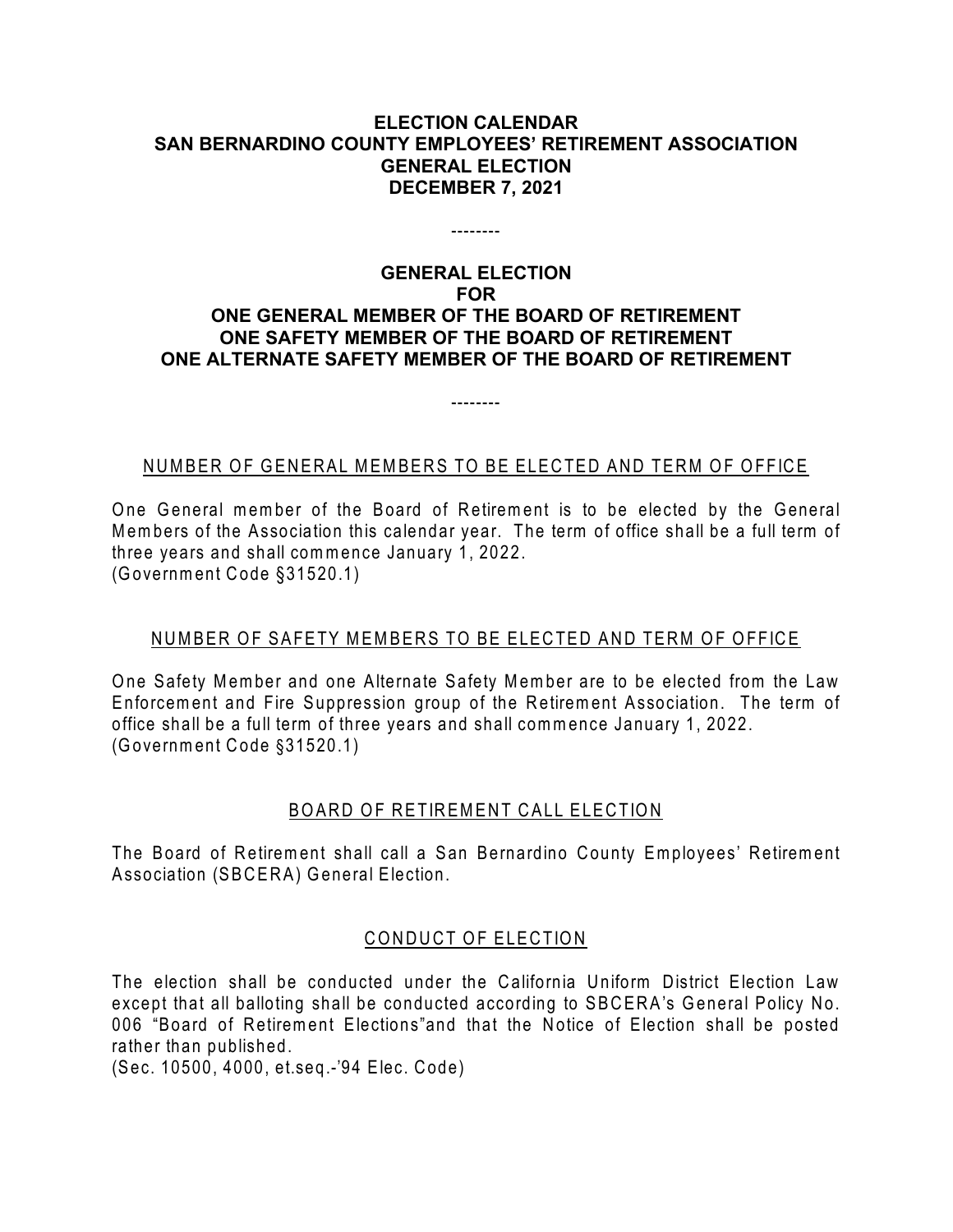| <b>DATE</b>                                                              | <b>RESPONSIBLE</b><br><b>PARTY</b>   | <b>EVENT</b>                                                                                                                                                                                                                                                                                                                                                                                                                                                                                                                             |
|--------------------------------------------------------------------------|--------------------------------------|------------------------------------------------------------------------------------------------------------------------------------------------------------------------------------------------------------------------------------------------------------------------------------------------------------------------------------------------------------------------------------------------------------------------------------------------------------------------------------------------------------------------------------------|
| Aug 9<br>$(-120th day)$<br>thru<br>Sep 8<br>$(-90th$ day)                | Registrar of<br>Voters and<br>SBCERA | <b>NOTICE OF ELECTION:</b><br>Post Notice of Election at SBCERA plan sponsors, the<br>Registrar of Voters office, the San Bernardino County<br>Government Center, facilities and on the SBCERA<br>website.                                                                                                                                                                                                                                                                                                                               |
| Aug 16<br>$(-113th$ day)<br>thru<br>Sep 10<br>5:00 p.m.<br>$(-88th day)$ | Registrar of<br>Voters               | <b>DECLARATION OF CANDIDACY:</b><br>Eligible SBCERA Members may obtain Declarations of<br>Candidacy and procedural information from the office<br>of the Registrar of Voters, 777 East Rialto Avenue,<br>San Bernardino during normal business hours.<br>(Sec. 10510, Elec. Code)                                                                                                                                                                                                                                                        |
| Sep 10<br>5:00 p.m.<br>$(-88th$ day)                                     |                                      | Last day and hour for eligible candidates to file<br>candidacy papers.<br>(Sec. 10510, Elec. Code)                                                                                                                                                                                                                                                                                                                                                                                                                                       |
| Sep 15<br>5:00 p.m.<br>$(-83rd day)$                                     | Registrar of<br>Voters               | <b>NOMINATION EXTENSION:</b><br>If an incumbent elected officer for the Board of<br>Retirement does not filed a Declaration of Candidacy<br>by 5:00 p.m. on the 88 <sup>th</sup> day before the election, any<br>other eligible SBCERA member shall have until 5:00<br>p.m. on the 83rd day before the election to file<br>candidacy papers for such elective office.<br>(Sec. 91523 Gov't Code, 10516 Elec. Code)                                                                                                                       |
| Sep 15<br>$(-83rd day)$                                                  | Registrar of<br>Voters               | <b>CANDIDATE LIST:</b><br>The Registrar of Voters will provide the SBCERA CEO<br>with an unofficial list of candidates for the election.                                                                                                                                                                                                                                                                                                                                                                                                 |
| Sep 15<br>$(-83rd day)$                                                  | SBCERA                               | <b>INSUFFICIENT NOMINEES:</b><br>If only one Member has been duly nominated in<br>accordance with the rules established for the holding<br>of the election, no election will be held in that office.<br>The SBCERA CEO shall prepare a resolution for the<br>Board of Retirement to declare the uncontested<br>candidate(s) the winner(s) at a regular meeting held<br>prior to the first day of the term of the office(s), and<br>prepare the item for the Board of Supervisors to<br>declare the winner.<br>$-(Sec. 10515 Elec. Code)$ |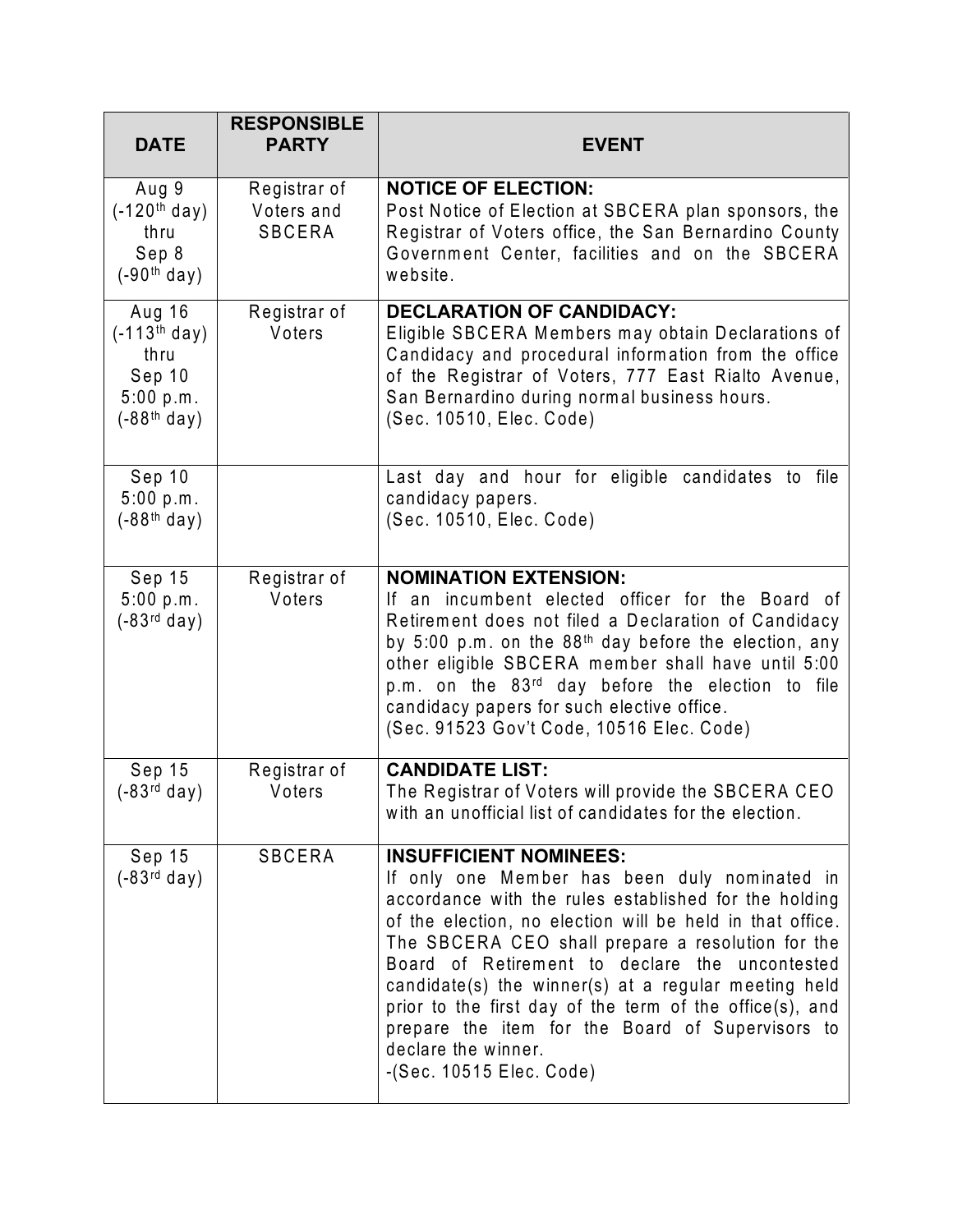| Oct 8<br>$(-60th$ day)                                             | <b>SBCERA</b>            | <b>INITIAL BALLOT MAILING LIST:</b><br>Provide initial mailing list of Retired, General and<br>Safety SBCERA members to the Registrar of Voters (if<br>there are sufficient candidates for election).                                                                                                                                                                                                                                                                                                        |
|--------------------------------------------------------------------|--------------------------|--------------------------------------------------------------------------------------------------------------------------------------------------------------------------------------------------------------------------------------------------------------------------------------------------------------------------------------------------------------------------------------------------------------------------------------------------------------------------------------------------------------|
| Oct 11<br>$(-57th day)$<br>thru<br><b>Nov 23</b><br>$(-14th day)$  | Registrar of<br>Voters   | <b>WRITE-IN CANDIDATES:</b><br>Should there be sufficient candidates to hold an<br>election, write-in candidates may apply at the Registrar<br>of Voters office. (Sec. 8601 Elec. Code).<br>The<br>Registrar of Voters shall confer with the CEO to<br>ensure eligibility.                                                                                                                                                                                                                                   |
| Nov 8*<br>$(-30th$ day)                                            | <b>SBCERA</b>            | <b>UPDATED BALLOT MAILING LIST:</b><br>Provide to the Registrar of Voters a list of members<br>who have been added or dropped from eligibility to<br>vote in the appropriate election (if there are sufficient<br>candidates for election).                                                                                                                                                                                                                                                                  |
| Nov 8<br>$(-29th day)$<br>thru<br>Nov 26*<br>$(-10th day)$         | Registrar of<br>Voters   | <b>MAIL OFFICIAL BALLOTS:</b><br>The Registrar of Voters shall commence mailing the<br>official ballots and sample ballots to each eligible<br>SBCERA member not before 29 days prior and shall<br>complete the mailing by the 10th day prior to the<br>election.<br>(Sec. 4101 Elec. Code)                                                                                                                                                                                                                  |
| Nov 8<br>$(-29th$ day)<br>Thru<br>Dec 7<br>5:00 p.m.<br>$(+0$ day) | <b>SBCERA</b><br>Members | <b>RETURN OF OFFICIAL BALLOTS:</b><br>Eligible SBCERA members may return voted ballots<br>by mail or drop them off at the Registrar of Voters<br>office in San Bernardino. Members may also request<br>a replacement ballot in person at the Registrar of<br>Voters office during this period. The first Tuesday in<br>December at 5:00 p.m. is the last day and hour that<br>voted ballots may be received in the office of the<br>Registrar of Voters in order that they may be eligible to<br>be counted. |
| Dec 7<br>$(+0$ day)                                                | Registrar of<br>Voters   | <b>ELECTION DAY:</b><br>The Registrar of Voters will be open to receive voted<br>ballots and issue replacement ballots.                                                                                                                                                                                                                                                                                                                                                                                      |
| Dec 7<br>5:00 p.m.<br>$(+0$ day)                                   | Registrar of<br>Voters   | <b>RETURN OF OFFICIAL BALLOTS:</b><br>Last day and hour that voted ballots may be received<br>in the office of the Registrar of Voters in order that they<br>may be counted.                                                                                                                                                                                                                                                                                                                                 |